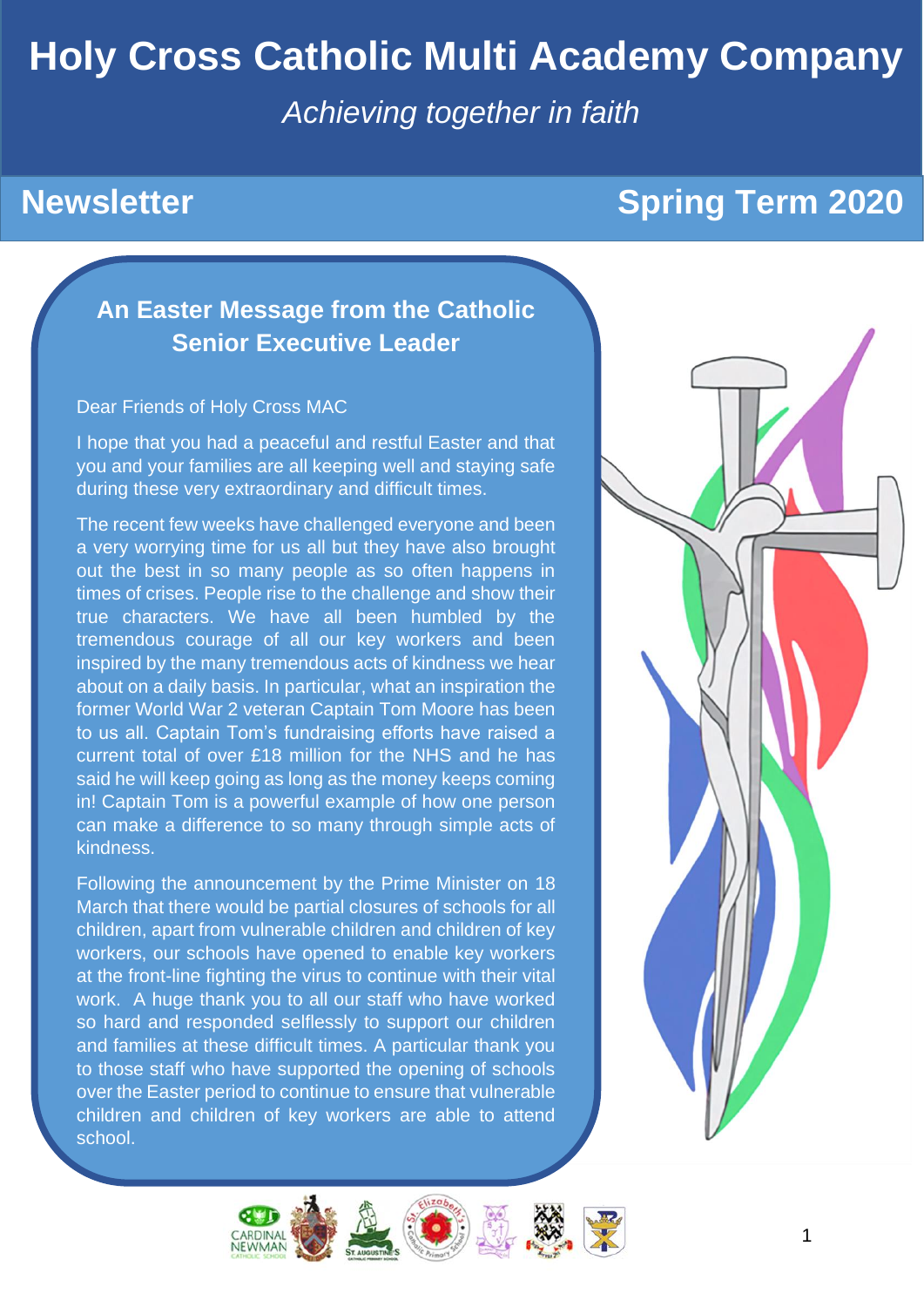Following the announcement our schools were ready to ensure that children had work to do, providing quality daily online learning for pupils of all ages using a variety of mediums. If and when we are no longer able to offer supervision due to low staffing levels we will move to a phased hub-based model in a measured way but we will ensure that we inform you in advance.

Now that the government's FSM voucher scheme is available this has been offered to all affected families – please contact us if you have any questions or concerns regarding this.

Our secondary schools are also working hard on emergency regulations to ensure that pupils who would have been sitting GCSE and A level exams still achieve the grades that they need and deserve this summer. A level results will be published on 13 August and GCSE results on 20 August and there will be further details shortly.

Our next steps are to begin the planning for the future and ensure the successful return of our children to our schools when the time comes. Once we have further details about this we will write to you and update you about the plan. However please do visit school websites and twitter feeds to keep up to date with the latest school information.

We will continue to do all we can over the coming months to support the national effort to get our lives back to what we took for granted only a few short weeks ago. Whilst everything seems to have changed utterly in recent weeks, all of us are confident that we will return to business as usual before too long. Please do not hesitate to contact me if you have any questions or concerns.

When Captain Tom Moore was asked for advice about how the nation can get over the current coronavirus crisis he replied "Tomorrow you will maybe find everything will be much better than today, even if today was alright. That's the way I think I've always looked at it. Tomorrow will be a good day."

We continue to pray for everyone who has been affected by this dreadful virus and for the safety of all our frontline workers and we pray that tomorrow and everyday will be a good day!

*Holy Cross of Jesus Be Our Hope*



**Marina Kelly Catholic Senior Executive Leader**

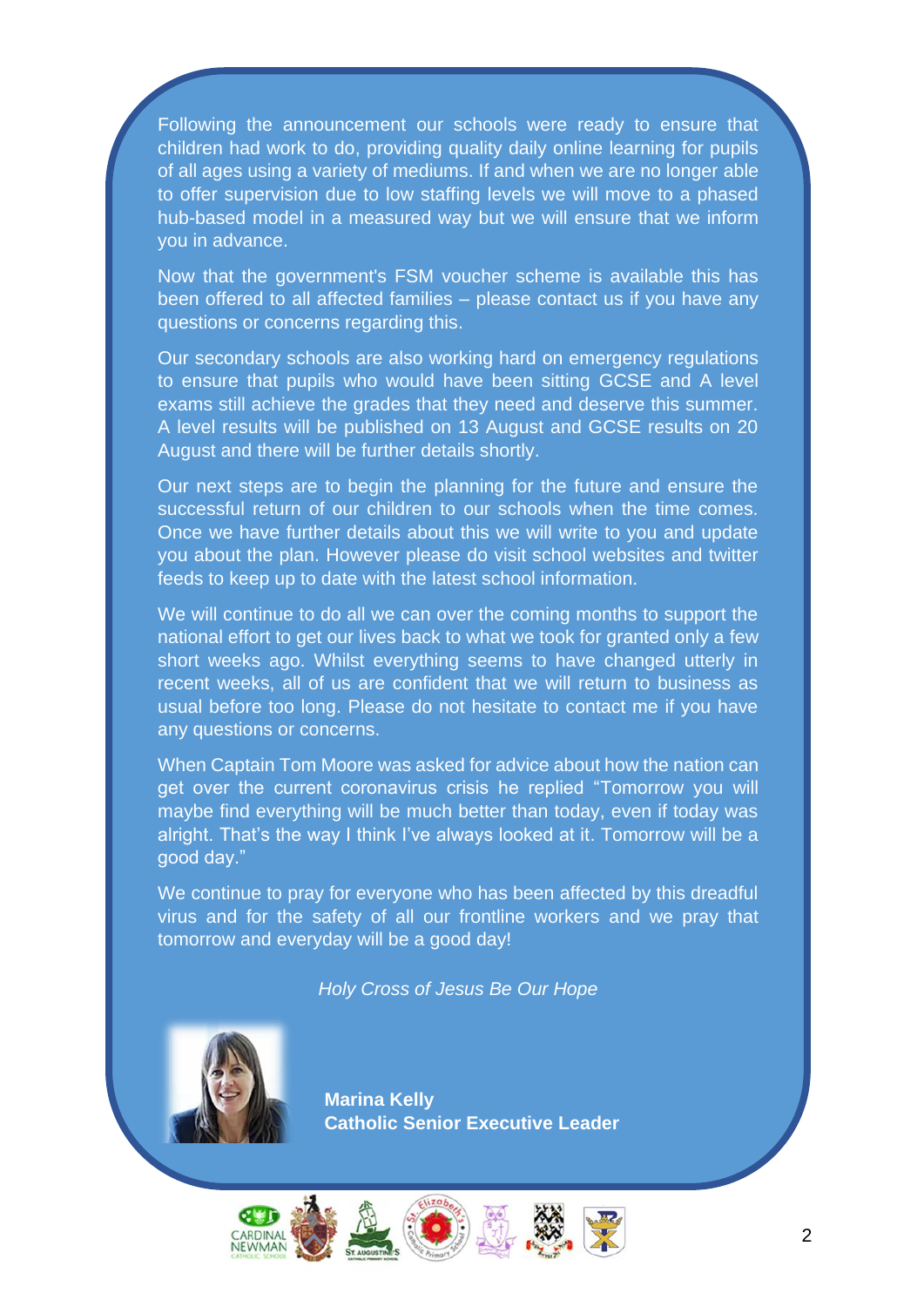## **Message from the Chair of the Board of Directors**

### **An Easter Message**

Well this is not the Easter holidays any of us were expecting! During the Easter season although the Churches are closed we can still as families spend time in prayer.

Easter is a time of hope, which is grounded in an optimism that things will get better and so the meaning of the Easter story, the endless love that God gives to us all, has more importance now than ever.

We particular think of those that are ill or have died recently especially of our family, friends and colleagues and keep them in our prayers.

Hope is needed more now than ever, our children need to know that they can be kept safe, that things will get better and that the world will carry on once this is over. I see this positivity and hope emerging all around us amidst the crisis we are in. Communities are working to protect the most vulnerable in our society. Key workers are putting their own safety behind that of the needs of others to ensure health needs are met and essential services provided and that individually, by following the social distancing guidelines, it is to be hoped that we all can work to limit the effects of this crisis.

Staying positive is an important human trait and one which will support your children and families through these times. It is easier said than done, but I know it makes a difference to our children who are looking to us to provide guidance when the chips are down. Although closed, schools have been open for the children of key workers and vulnerable children and I thank members of staff from the bottom of my heart for providing child care and for the many that have volunteered to work over the Easter Holidays. Staff in a variety of roles from across the Trust have shown amazing commitment and dedication to our children. Because of you our schools have remained open for vulnerable children and those whose parents are key workers, children working from home have been set a variety of work to enable them to continue their education and those families who are entitled to Free School Meals have all been supplied with food. Those children who have attended our schools over the last two weeks have enjoyed a wide range of fun and exciting learning sessions provided by staff in school.

A **Big Thank You** to all of you, the MAC Central Team, Headteachers, Deputy Headteachers, Teachers, Teaching Assistants, Learning Mentors, Lay Chaplains, Administration staff, finance staff, business staff, ICT staff, Dining Room assistants, our Catering staff, cleaning staff, nursery staff and our site service officers. Whatever way you have helped either being in school, keeping it open, working from a home, running childcare centres, using the time to upskill, delivering home learning in its many formats, reaching out to families in our communities, processing or delivering meals or vouchers, or keeping the normal day to day finance and administration going.

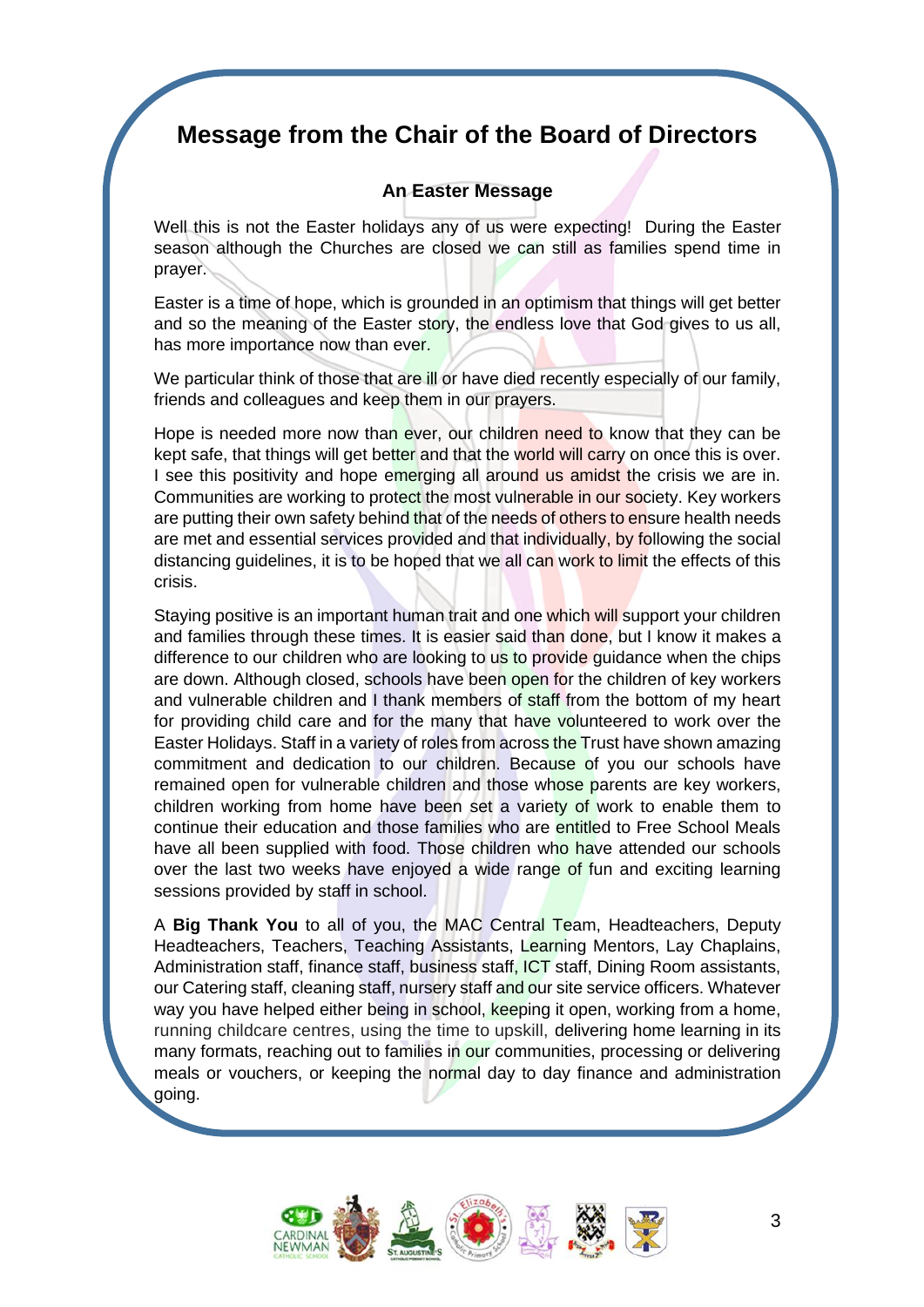Many of life's normal pursuits have been curtailed with parents and staff working from home, this new 'normal' is taking time for us all to adjust and as new guidance from the Government seems to appear each day but we know that we will come through it. We all need the hope that Easter brings, the hope that comes from making the most of the positives we do have in our lives, for they are many but we might have to search for them.

Wishing all our families a safe, healthy and hope-filled Eastertide.

*Holy Cross of Jesus, Be Our Hope*.

You may wish to look at the following: <https://www.youtube.com/watch?v=Kedn9AYjICo> <https://youtu.be/See7iURufuY>

**John Teahan - Chair Holy Cross Catholic MAC April 2020**

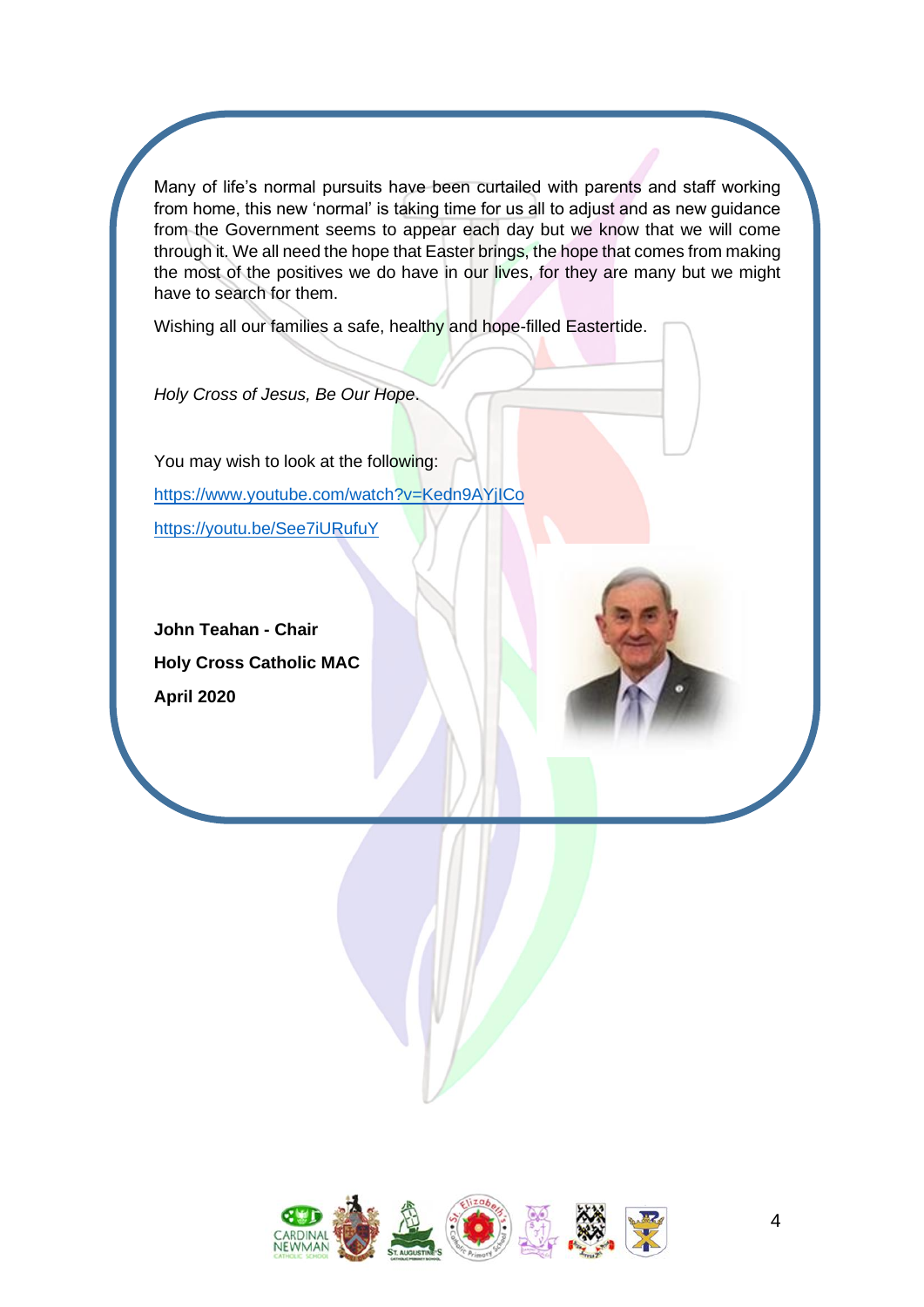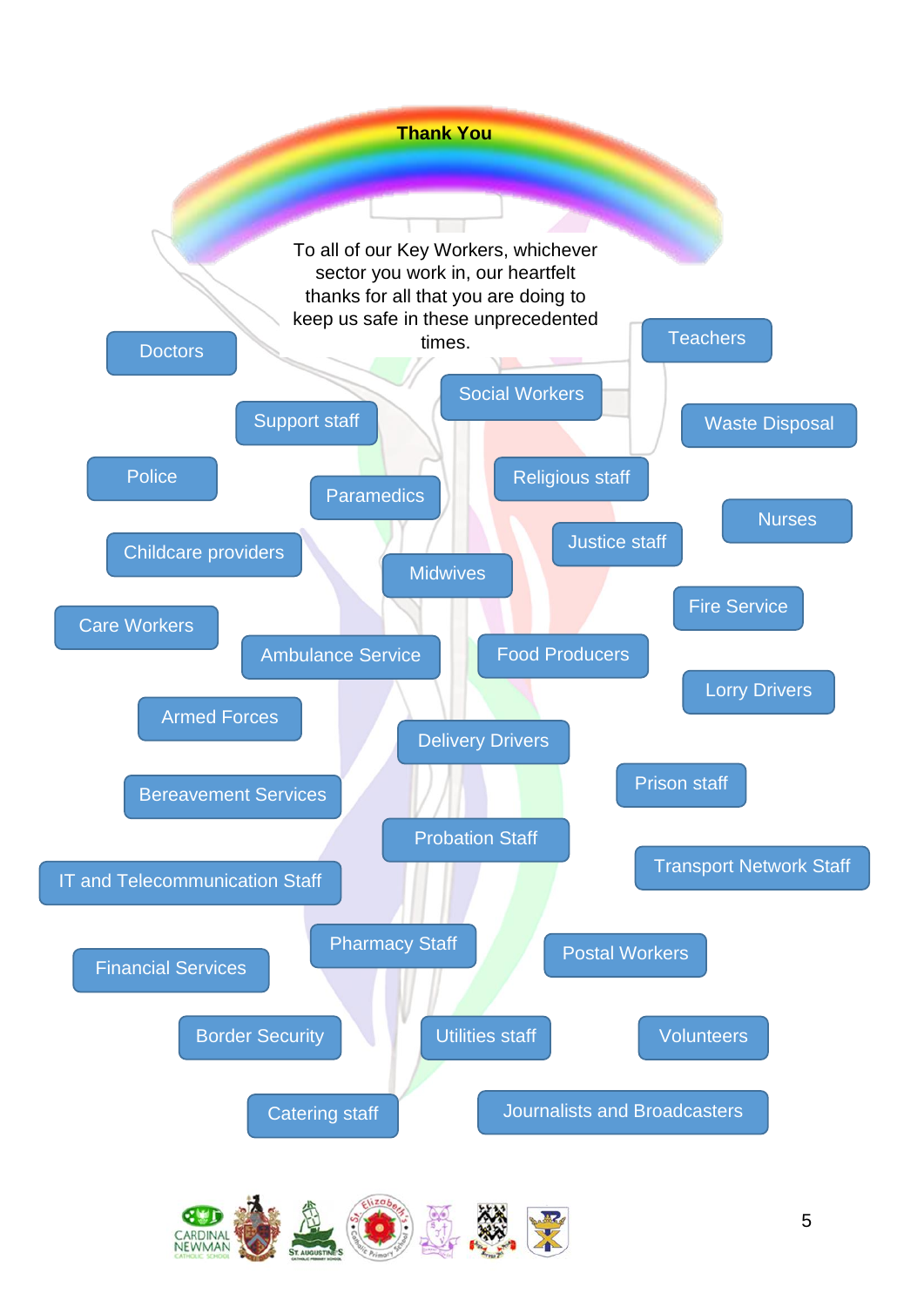

# **Holy Cross Catholic MAC Keeping Our Children Safe**

Safeguarding our children remains the responsibility of everyone, especially during these difficult times. If you have a safeguarding concern about a child and you feel a child is at immediate risk of significant harm, you can contact the:

**MASH** (Multi Agency Safeguarding Hub) at 024 76 788 555 (or 024 76 832 222 for the out of hours emergency service).

**The Family Hub** is available to provide advice and support to families and can signpost families to lots of other helpful services.

Numbers of Family Hubs:

| <b>School</b>            | <b>Telephone No.</b> | <b>Email address</b>              |
|--------------------------|----------------------|-----------------------------------|
| <b>Bishop Ullathorne</b> | 02476 978 160        | MosaicFamilyHub@coventry.gov.uk   |
| <b>Cardinal Newman</b>   | 02476 788 444        | PathwaysFamilyHub@coventry.gov.uk |
| <b>Christ the King</b>   | 02476 788 444        | PathwaysFamilyHub@coventry.gov.uk |
| <b>St Augustine's</b>    | 02476 788 444        | PathwaysFamilyHub@coventry.gov.uk |
| <b>St Elizabeth's</b>    | 02476 977 991        | FamiliesForAllHub@coventry.gov.uk |
| <b>St John Vianney</b>   | 02476 978 160        | MosaicFamilyHub@coventry.gov.uk   |
| <b>St Thomas More</b>    | 02476 978 100        | AspireFamilyHub@coventry.gov.uk   |

**The School Nursing Service** has a parentline than can be accessed via texting 07507 329 114. Please ensure you text this number and do not ring it.

Don't forget **Childline** as well. They can be contacted by children on 0800 111 111 and information can be found at https://www.childline.org.uk/

## **Stay in contact**



Whilst our doors might be closed, we are still here to support families. If you have any questions or need to update your school with anything, please do email or ring your school between 8am -5pm. We may not be able to respond immediately, but we will try to deal with your request as soon as possible.